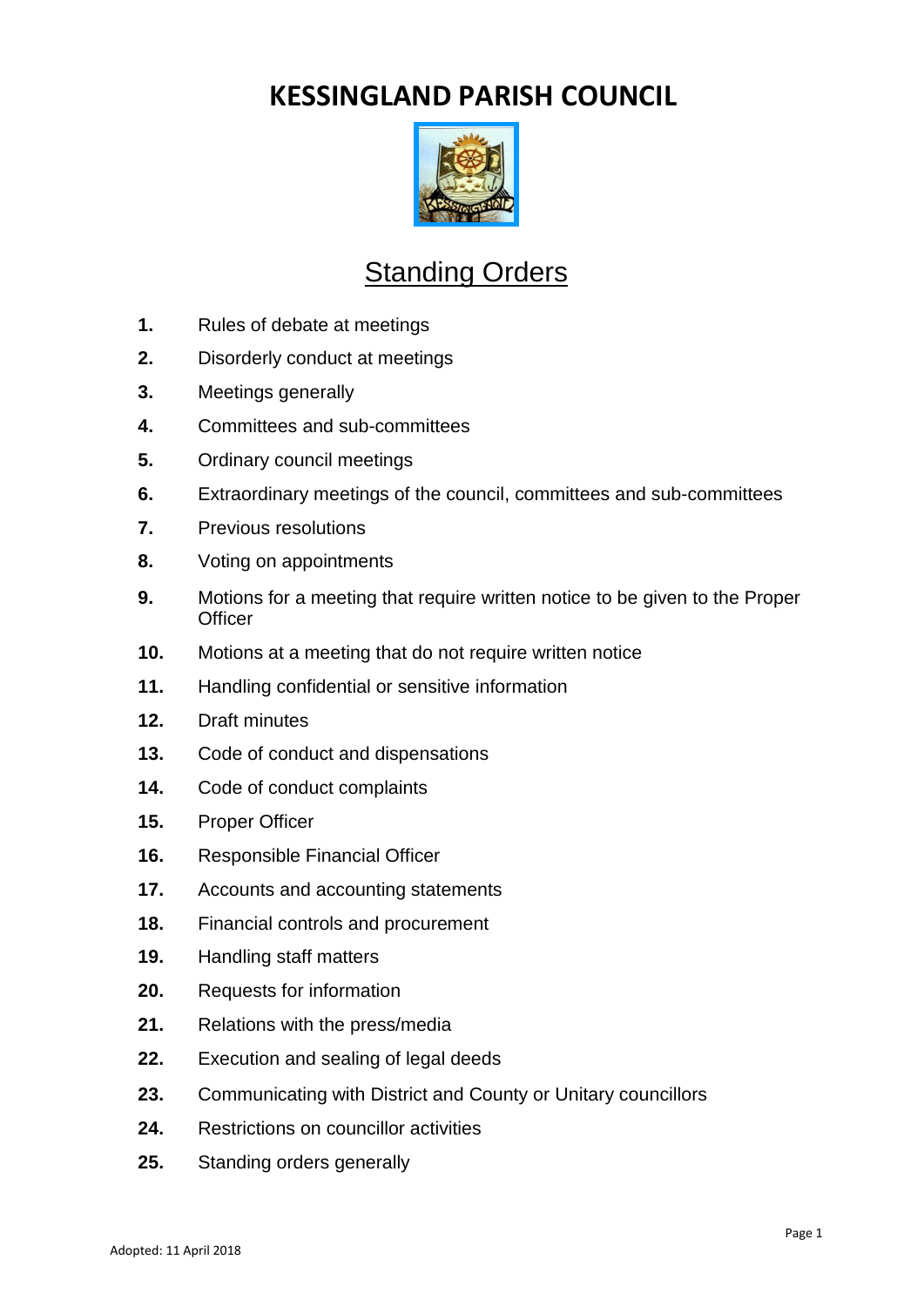# Standing Orders

# **1. Rules of Debate at Meetings**

- a Motions on the agenda shall be considered in the order that they appear unless the order is changed at the discretion of the chairman of the meeting.
- b A motion (including an amendment) shall not be progressed unless it has been moved and seconded.
- c A motion on the agenda that is not moved by its proposer may be treated by the chairman of the meeting as withdrawn.
- d If a motion (including an amendment) has been seconded, it may be withdrawn by the proposer only with the consent of the seconder and the meeting.
- e An amendment is a proposal to remove or add words to a motion. It shall not negate the motion.
- f If an amendment to the original motion is carried, the original motion becomes the substantive motion upon which further amendment(s) may be moved.
- g An amendment shall not be considered unless early verbal notice of it is given at the meeting and, if requested by the chairman of the meeting, is expressed in writing to the chairman.
- h A councillor may move an amendment to his own motion if agreed by the meeting. If a motion has already been seconded, the amendment shall be with the consent of the seconder and the meeting.
- i If there is more than one amendment to an original or substantive motion, the amendments shall be moved in the order directed by the chairman.
- j Subject to standing order 1(k) below, only one amendment shall be moved and debated at a time, the order of which shall be directed by the chairman of the meeting.
- k One or more amendments may be discussed together if the chairman of the meeting considers this expedient but each amendment shall be voted upon separately.
- l A councillor may not move more than one amendment to an original or substantive motion.
- m The mover of an amendment has no right of reply at the end of debate on it.
- n Where a series of amendments to an original motion are carried, the mover of the original motion shall have a right of reply either at the end of debate of the first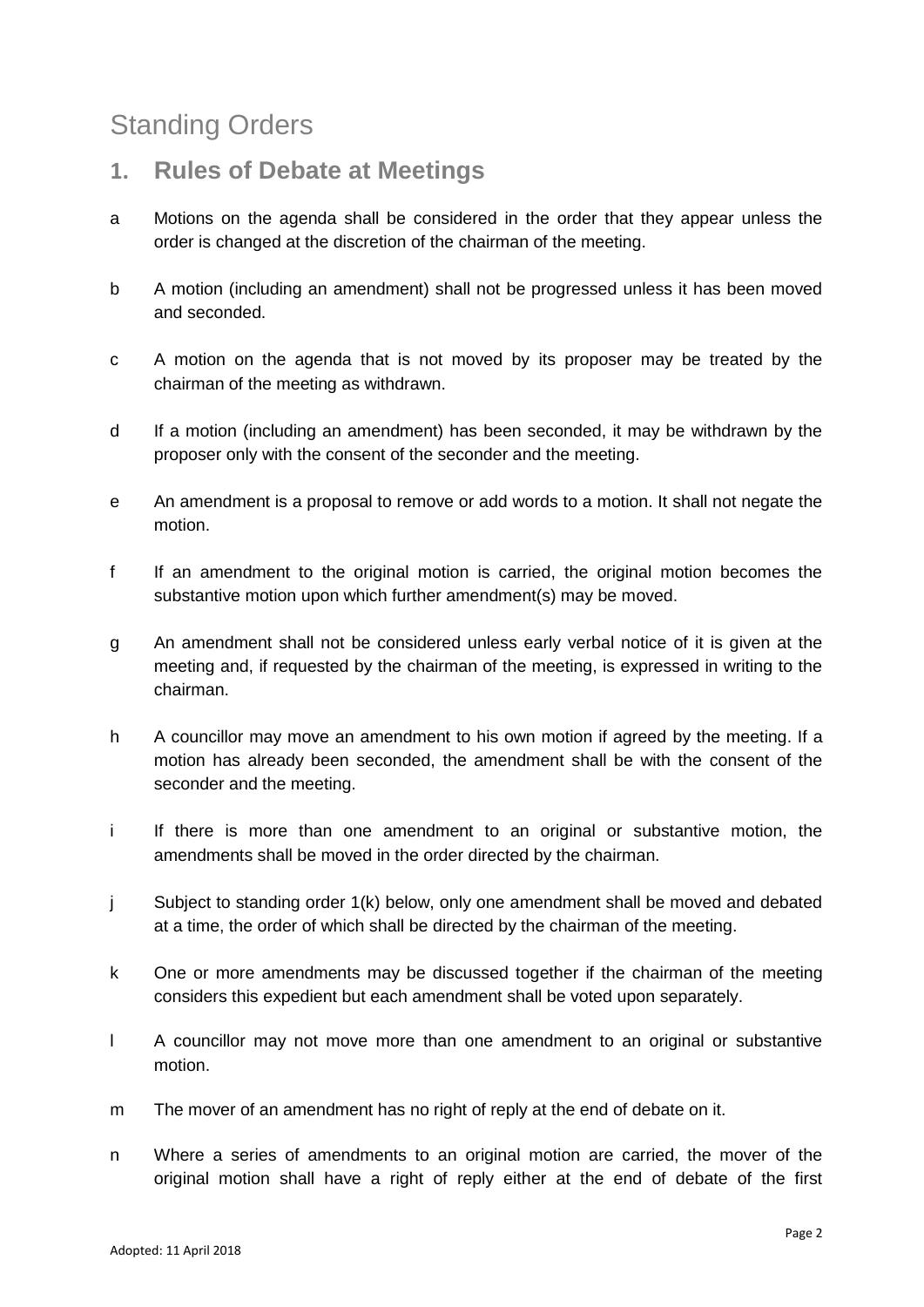amendment or at the very end of debate on the final substantive motion immediately before it is put to the vote.

o Unless permitted by the chairman of the meeting, a councillor may speak once in the debate on a motion except:

i. to speak on an amendment moved by another councillor;

- ii. to move or speak on another amendment if the motion has been amended since he last spoke;
- iii. to make a point of order;
- iv. to give a personal explanation; or
- v. in exercise of a right of reply.
- p During the debate of a motion, a councillor may interrupt only on a point of order or a personal explanation and the councillor who was interrupted shall stop speaking. A councillor raising a point of order shall identify the standing order which he considers has been breached or specify the other irregularity in the proceedings of the meeting he is concerned by.
- q A point of order shall be decided by the chairman of the meeting and his decision shall be final.
- r When a motion is under debate, no other motion shall be moved except:
	- i. to amend the motion;
	- ii. to proceed to the next business;
	- iii. to adjourn the debate;
	- iv. to put the motion to a vote;
	- v. to ask a person to be no longer heard or to leave the meeting;
	- vi. to refer a motion to a committee or sub-committee for consideration;
	- vii. to exclude the public and press;
	- viii. to adjourn the meeting; or
	- ix. to suspend particular standing order(s) excepting those which reflect mandatory statutory requirements.
- s Before an original or substantive motion is put to the vote, the chairman of the meeting shall be satisfied that the motion has been sufficiently debated and that the mover of the motion under debate has exercised or waived his right of reply.
- t Excluding motions moved under standing order 1(r) above, the contributions or speeches by a councillor shall relate only to the motion under discussion and shall not exceed 5 minutes without the consent of the chairman of the meeting.

# **2. Disorderly Conduct at Meetings**

a No person shall obstruct the transaction of business at a meeting or behave offensively or improperly. If this standing order is ignored, the chairman of the meeting shall request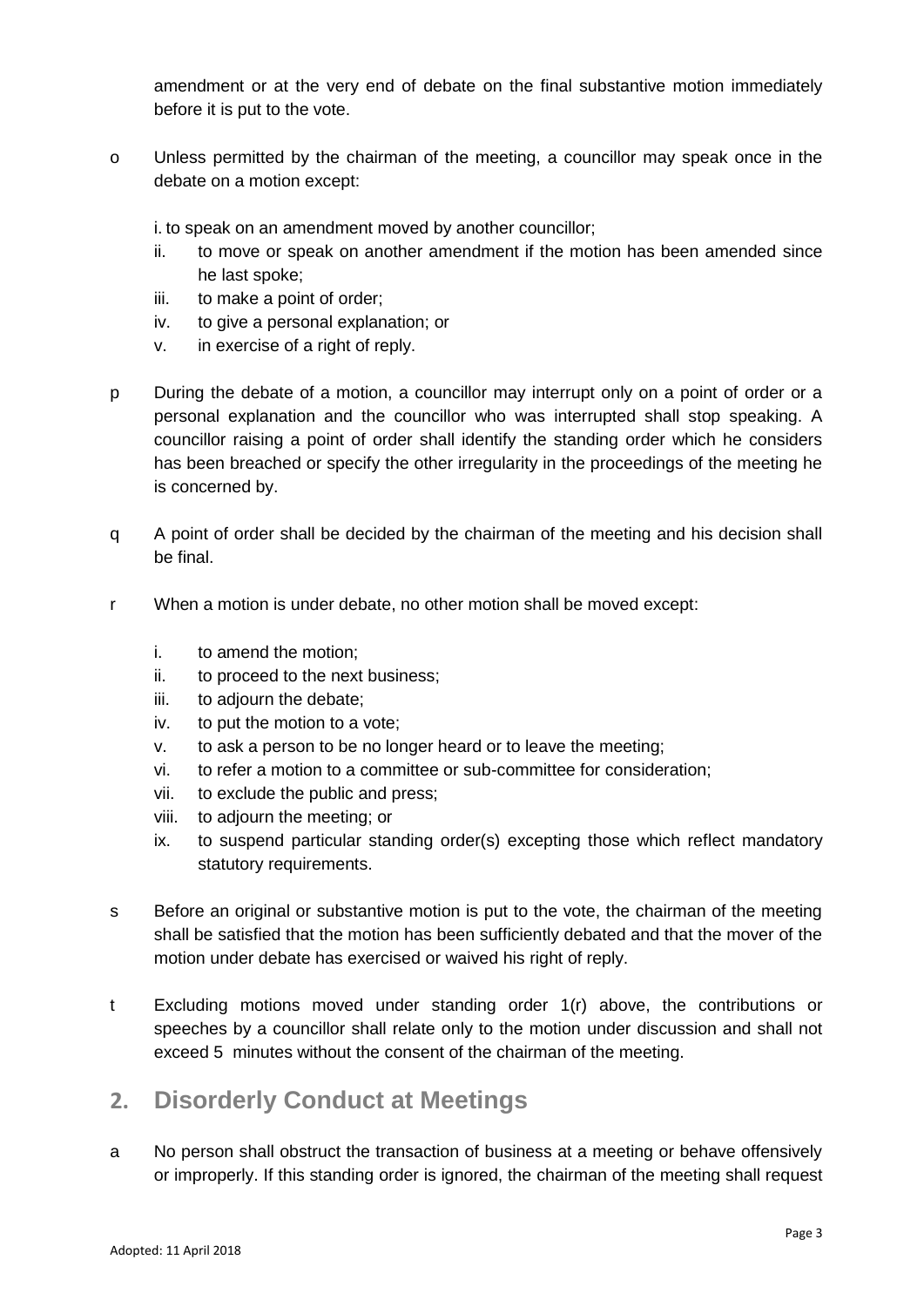such person(s) to moderate or improve their conduct.

- b If person(s) disregard the request of the chairman of the meeting to moderate or improve their conduct, any councillor or the chairman of the meeting may move that the person be no longer heard or excluded from the meeting. The motion, if seconded, shall be put to the vote without discussion.
- c If a resolution made under standing order 2(b) above is ignored, the chairman of the meeting may take further reasonable steps to restore order or to progress the meeting. This may include temporarily suspending or closing the meeting.
- **3. Meetings Generally**
	- **A** Full Council meetings
	- **Committee meetings**
	- $\blacksquare$  Sub-committee meetings
	- a **Meetings shall not take place in premises which at the time of the meeting are used for the supply of alcohol, unless no other premises are available free of charge or at a reasonable cost.**
	- b **The minimum three clear days for notice of a meeting does not include the day on which notice was issued, the day of the meeting, a Sunday, a day of the Christmas break, a day of the Easter break or of a bank holiday or a day appointed for public thanksgiving or mourning.**
	- c **The minimum three clear days' public notice for a meeting does not include the day on which the notice was issued or the day of the meeting unless the meeting is convened at shorter notice.**
	-
- d **Meetings shall be open to the public unless their presence is prejudicial to the public interest by reason of the confidential nature of the business to be transacted or for other special reasons. The public's exclusion from part or all of a meeting shall be by a resolution which shall give reasons for the public's exclusion.**
- e Members of the public may make representations, answer questions and give evidence at a meeting which they are entitled to attend in respect of the business on the agenda.
- f The period of time designated for public participation at a meeting in accordance with standing order 3(e) above shall not exceed 3 minutes unless directed by the chairman of the meeting.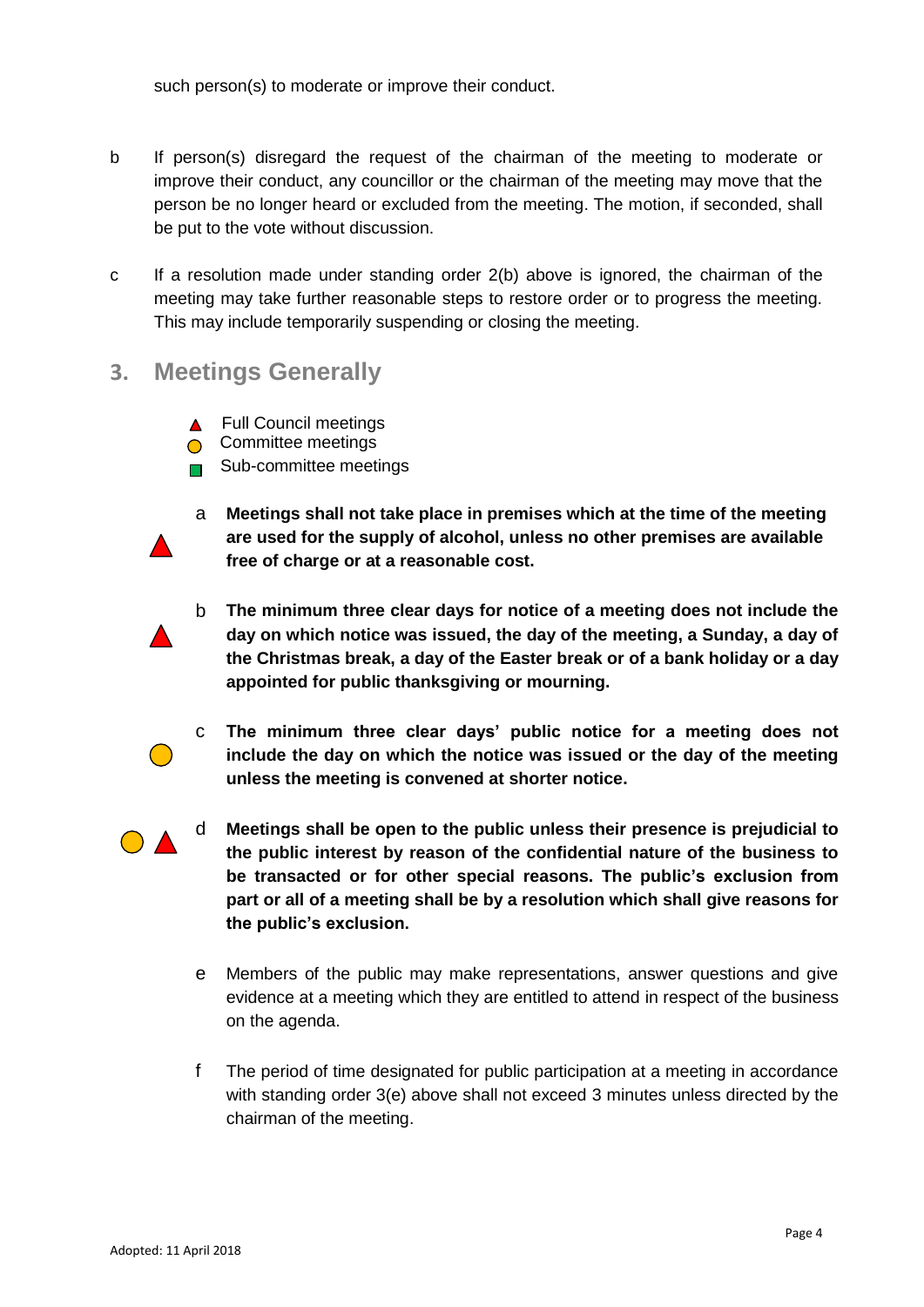- g Subject to standing order 3(f) above, a member of the public shall not speak for more than 3 minutes.
- h In accordance with standing order 3(e) above, a question shall not require a response at the meeting nor start a debate on the question. The chairman of the meeting may direct that a written or oral response be given.
- i A person shall raise his hand when requesting to speak and stand when speaking (except when a person has a disability or is likely to suffer discomfort)]. The chairman of the meeting may at any time permit a person to be seated when speaking.
- j A person who speaks at a meeting shall direct his comments to the chairman of the meeting.
- k Only one person is permitted to speak at a time. If more than one person wants to speak, the chairman of the meeting shall direct the order of speaking.



l **Photographing, recording, broadcasting or transmitting the proceedings of a meeting by any means is not permitted without the Council's prior written consent**.

- m **The press shall be provided with reasonable facilities for the taking of their report of all or part of a meeting at which they are entitled to be present**.
- n **Subject to standing orders which indicate otherwise, anything authorised or required to be done by, to or before the Chairman of the Council may in his absence be done by, to or before the Vice-Chairman of the Council (if any).**
- o **The Chairman, if present, shall preside at a meeting. If the Chairman is absent from a meeting, the Vice-Chairman, if present, shall preside. If both the Chairman and the Vice-Chairman are absent from a meeting, a councillor as chosen by the councillors present at the meeting shall preside at the meeting.**



p **Subject to a meeting being quorate, all questions at a meeting shall be decided by a majority of the councillors or councillors with voting rights present and voting.**



q **The chairman of a meeting may give an original vote on any matter put to the vote, and in the case of an equality of votes may exercise his casting**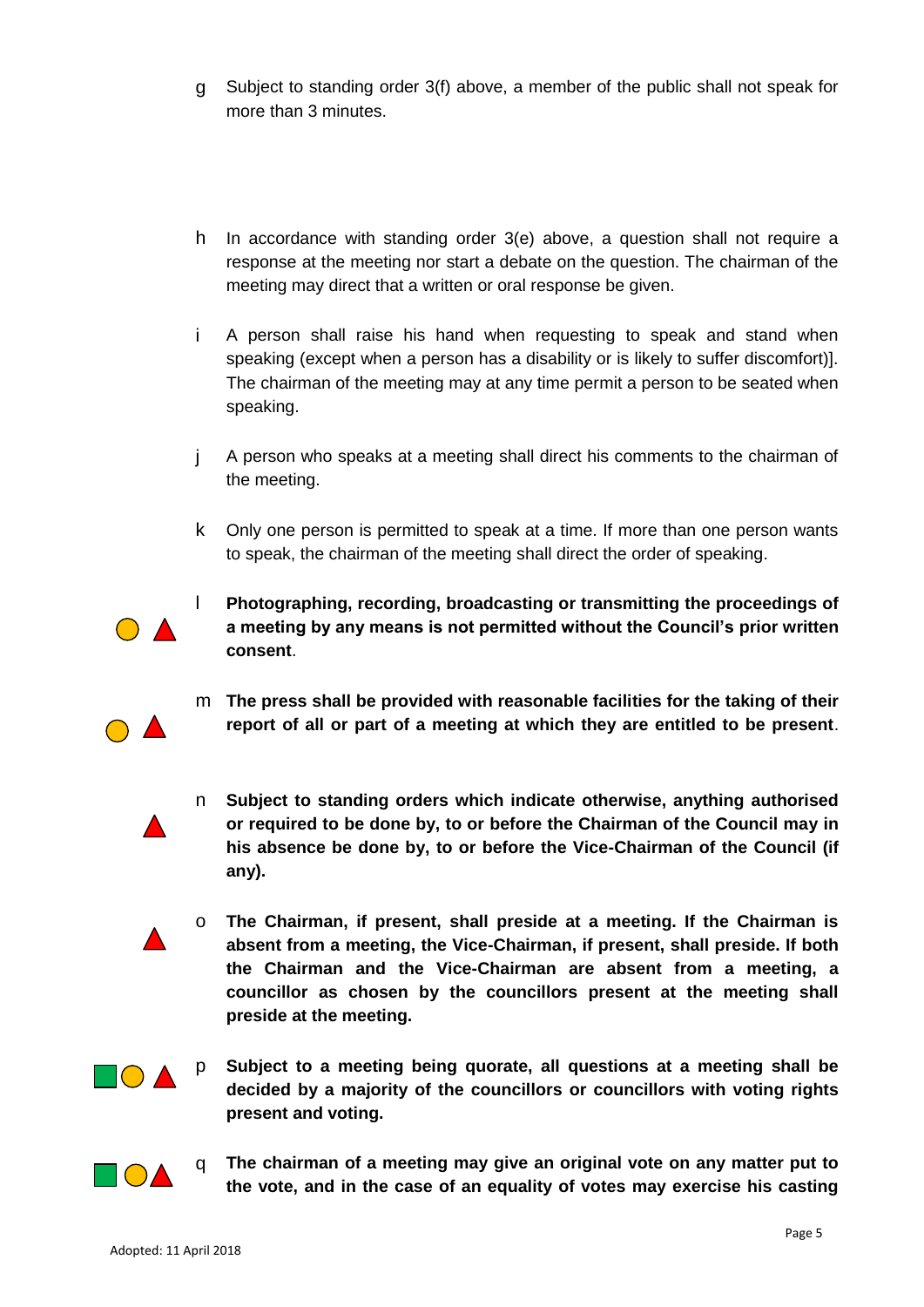#### **vote whether or not he gave an original vote.**

*See standing orders 5(i) and (j) below for the different rules that apply in the election of the Chairman of the Council at the annual meeting of the council.*

- r **Unless standing orders provide otherwise, voting on a question shall be by a show of hands. At the request of a councillor, the voting on any question shall be recorded so as to show whether each councillor present and voting gave his vote for or against that question.** Such a request shall be made before moving on to the next item of business on the agenda.
- s The minutes of a meeting shall include an accurate record of the following:
	- i. the time and place of the meeting;
	- ii. the names of councillors present and absent;
	- iii. interests that have been declared by councillors and non-councillors with voting rights;
	- iv. whether a councillor or non-councillor with voting rights left the meeting when matters that they held interests in were being considered;
	- v. if there was a public participation session; and
	- vi. the resolutions made.

 $\blacksquare \bigcap \blacktriangle$ 

- t *(England)* **A councillor or a non-councillor with voting rights who has a disclosable pecuniary interest or another interest as set out in the council's code of conduct in a matter being considered at a meeting is subject to statutory limitations or restrictions under the code on his right to participate and vote on that matter.**
- 
- u **No business may be transacted at a meeting unless at least one-third of the whole number of members of the council are present and in no case shall the quorum of a meeting be less than three.**

*See standing order 4d(viii) below for the quorum of a committee or subcommittee meeting.* 



- **If a meeting is or becomes inquorate no business shall be transacted** and the meeting shall be doned. The business shall be transacted and the meeting shall be closed. The business on the agenda for the meeting shall be adjourned to another meeting.
	- w A meeting shall not exceed a period of 3 hours.
- **4. Committees and Sub-Committees**
- a **Unless the council determines otherwise, a committee may appoint a subcommittee whose terms of reference and members shall be determined by the committee.**
- b **The members of a committee may include non-councillors unless it is a**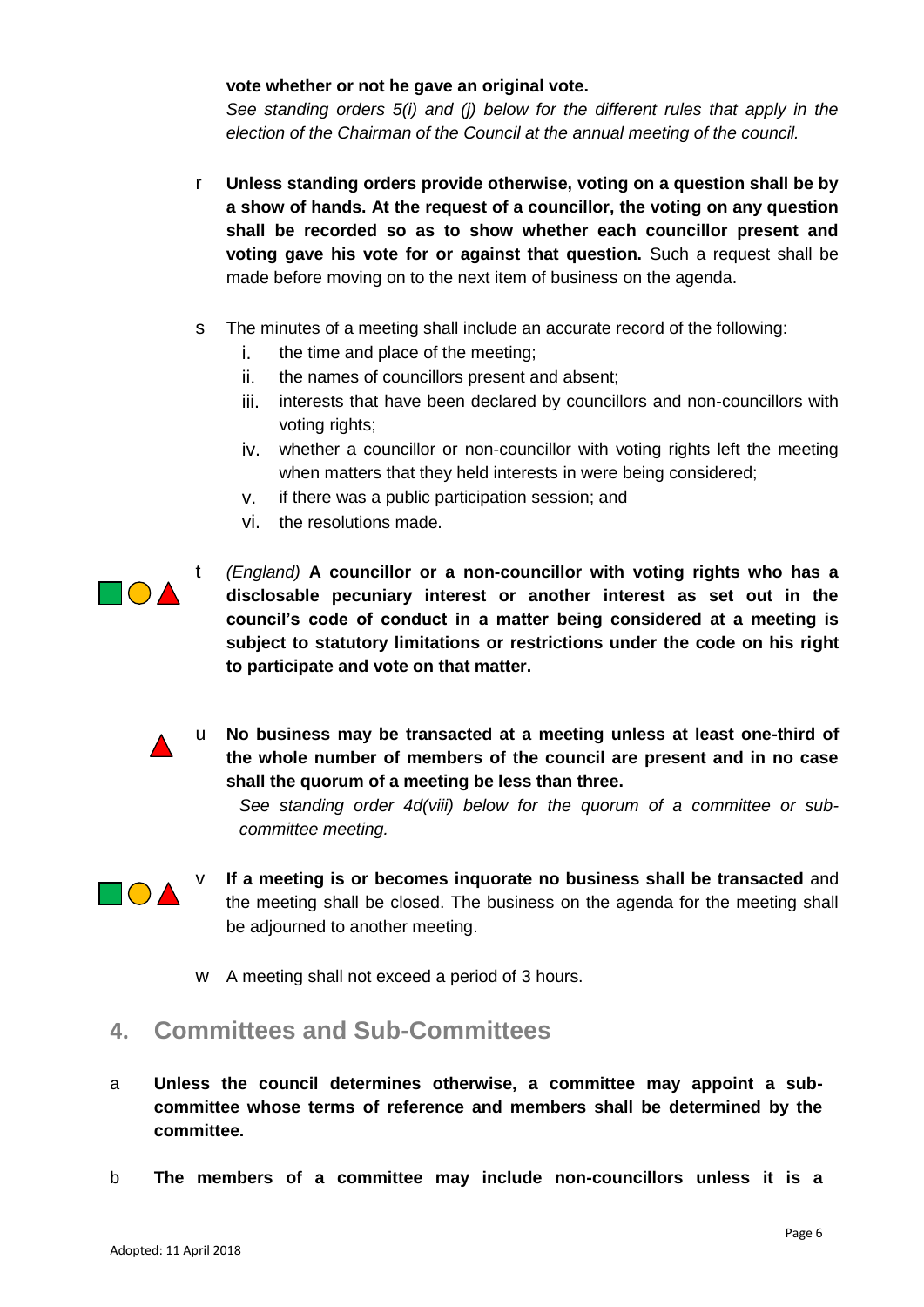**committee which regulates and controls the finances of the council.**

- c **Unless the council determines otherwise, all the members of an advisory committee and a sub-committee of the advisory committee may be noncouncillors.**
- **d The Chairman and Vice Chairman ex-officio, shall be members of every committee.**
- e The council may appoint standing committees or other committees as may be necessary, and:
	- i. shall determine their terms of reference;
	- ii. shall determine the number and time of the ordinary meetings of a standing committee up until the date of the next annual meeting of full council;
	- iii. shall permit a committee, other than in respect of the ordinary meetings of a committee, to determine the number and time of its meetings;
	- iv. shall, subject to standing orders 4(b) and (c) above, appoint and determine the terms of office of members of such a committee;
	- v. may, subject to standing orders 4(b) and (c) above, appoint and determine the terms of office of the substitute members to a committee whose role is to replace the ordinary members at a meeting of a committee if the ordinary members of the committee confirm to the Proper Officer 7 days before the meeting that they are unable to attend;
	- vi. shall, after it has appointed the members of a standing committee, appoint the chairman of the standing committee;
	- vii. shall permit a committee other than a standing committee, to appoint its own chairman at the first meeting of the committee;
	- viii. shall determine the place, notice requirements and quorum for a meeting of a committee and a sub-committee which shall be no less than three;
	- ix. shall determine if the public may participate at a meeting of a committee;
	- x. shall determine if the public and press are permitted to attend the meetings of a sub-committee and also the advance public notice requirements, if any, required for the meetings of a sub-committee;
	- xi. shall determine if the public may participate at a meeting of a sub-committee that they are permitted to attend; and
	- xii. may dissolve a committee.

# **5. Ordinary Council Meetings**

- **a In an election year, the annual meeting of the council shall be held on or within 14 days following the day on which the new councillors elected take office.**
- **b In a year which is not an election year, the annual meeting of a council shall be held on such day in May as the council may direct.**
- c **If no other time is fixed, the annual meeting of the council shall take place at 6pm.**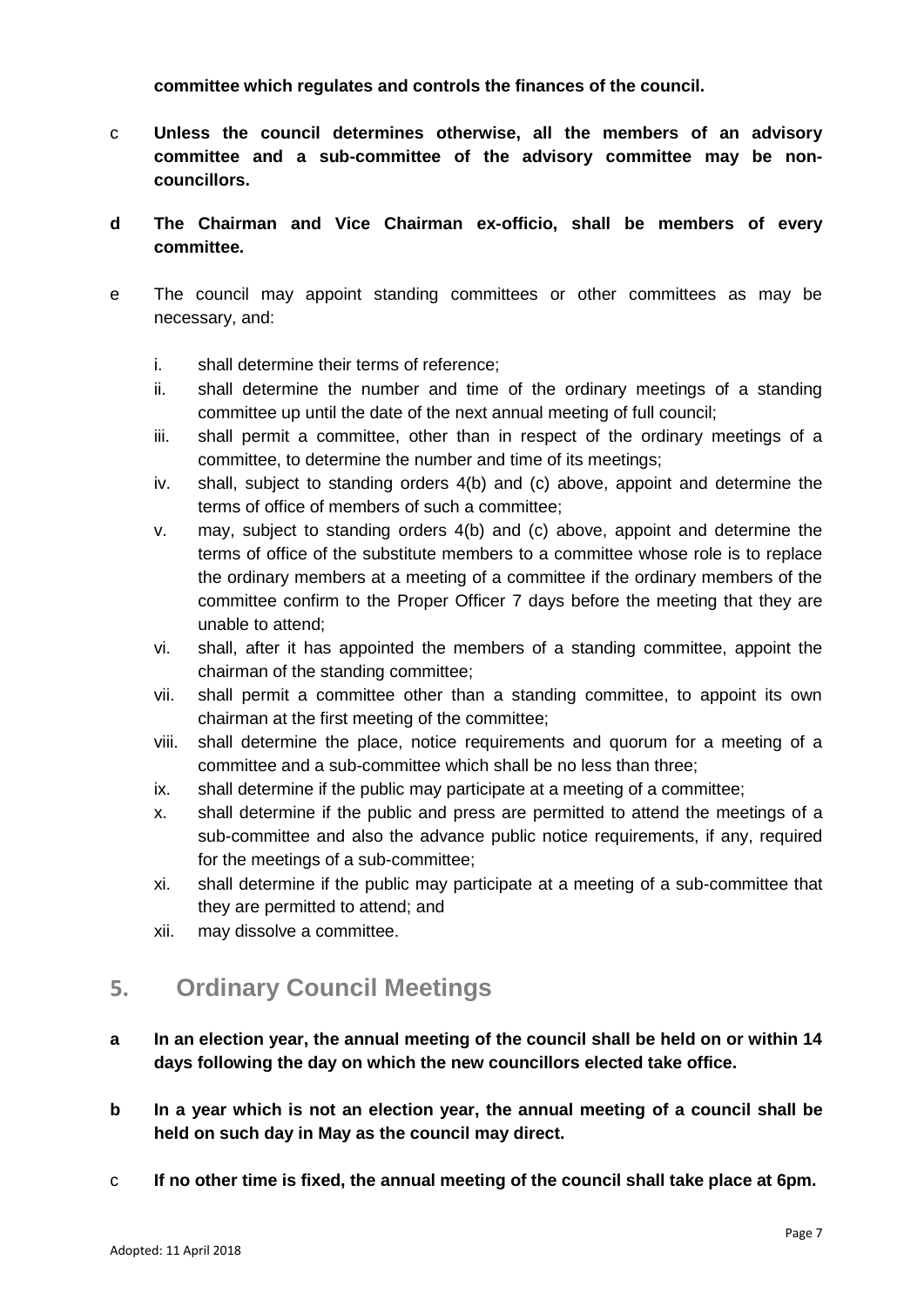- d (*England*) **In addition to the annual meeting of the council, at least three other ordinary meetings shall be held in each year on such dates and times as the council directs.**
- **e The first business conducted at the annual meeting of the council shall be the election of the Chairman and Vice-Chairman (if any) of the Council.**
- **f The Chairman of the Council, unless he has resigned or becomes disqualified, shall continue in office and preside at the annual meeting until his successor is elected at the next annual meeting of the council.**
- **g The Vice-Chairman of the Council, if any, unless he resigns or becomes disqualified, shall hold office until immediately after the election of the Chairman of the Council at the next annual meeting of the council.**
- **h In an election year, if the current Chairman of the Council has not been re-elected as a member of the council, he shall preside at the meeting until a successor Chairman of the Council has been elected. The current Chairman of the Council shall not have an original vote in respect of the election of the new Chairman of the Council but must give a casting vote in the case of an equality of votes.**
- **i In an election year, if the current Chairman of the Council has been re-elected as a member of the council, he shall preside at the meeting until a new Chairman of the Council has been elected. He may exercise an original vote in respect of the election of the new Chairman of the Council and must give a casting vote in the case of an equality of votes.**
- j Following the election of the Chairman of the Council and Vice-Chairman (if any) of the Council at the annual meeting of the council, the business of the annual meeting shall include:
	- i. **In an election year, delivery by the Chairman of the Council and councillors of their acceptance of office forms unless the council resolves for this to be done at a later date**. **In a year which is not an election year, delivery by the Chairman of the Council of his acceptance of office form unless the council resolves for this to be done at a later date;**
	- ii. Confirmation of the accuracy of the minutes of the last meeting of the council;
	- iii. Receipt of the minutes of the last meeting of a committee;
	- iv. Consideration of the recommendations made by a committee;
	- v. Review of delegation arrangements to committees, sub-committees, staff and other local authorities;
	- vi. Review of the terms of reference for committees;
	- vii. Appointment of members to existing committees;
	- viii. Appointment of any new committees in accordance with standing order 4 above;
	- ix. Review and adoption of appropriate standing orders and financial regulations;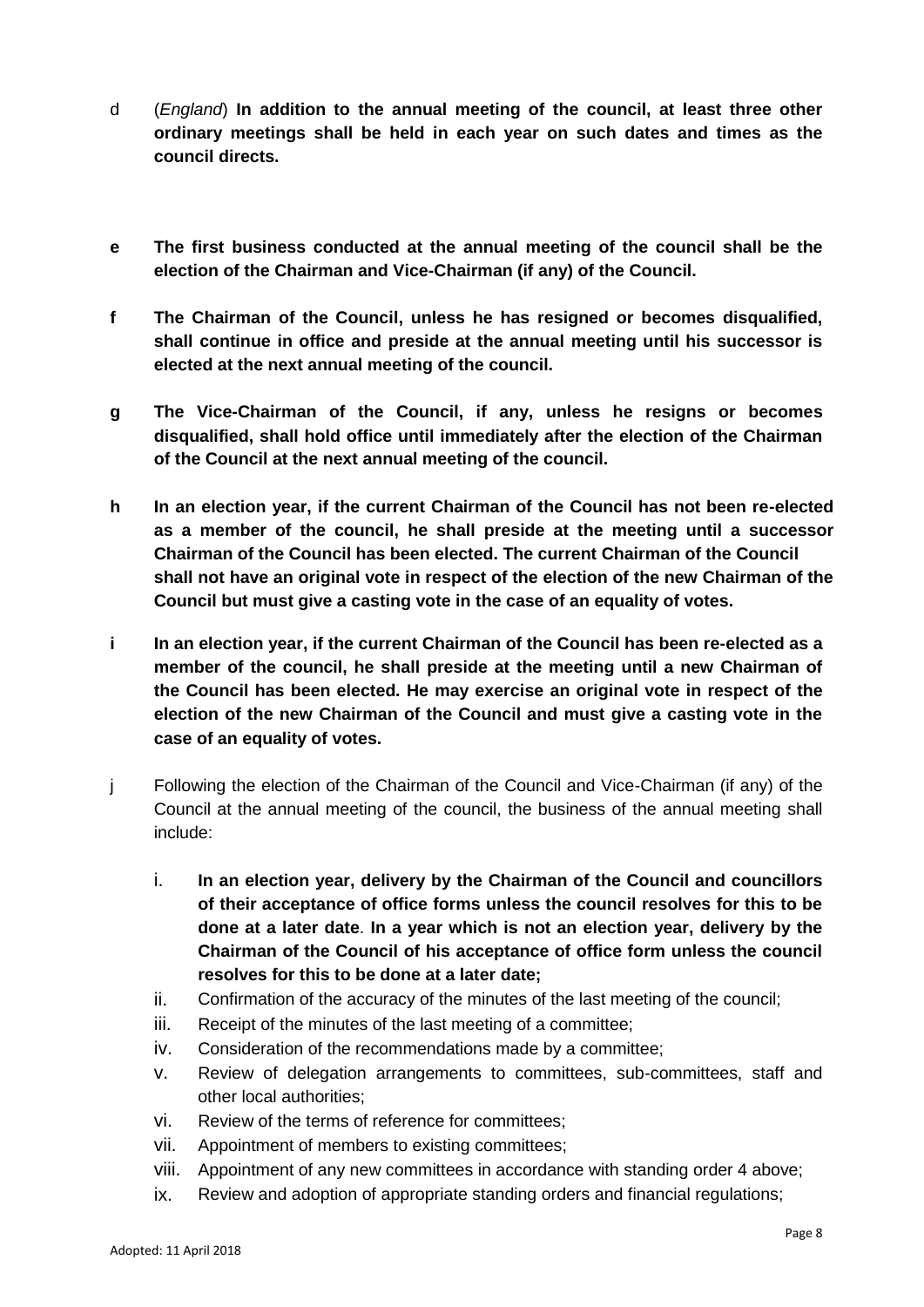- x. Review of arrangements, including any charters and agency agreements, with other local authorities and review of contributions made to expenditure incurred by other local authorities;
- xi. Review of representation on or work with external bodies and arrangements for reporting back;
- xii. (*England*) In an election year, to make arrangements with a view to the council becoming eligible to exercise the general power of competence in the future;
- xiii. Review of inventory of land and assets including buildings and office equipment;
- xiv. Confirmation of arrangements for insurance cover in respect of all insured risks;
- xv. Review of the council's and/or staff subscriptions to other bodies;
- xvi. Review of the council's complaints procedure;
- xvii. Review of the council's procedures for handling requests made under the Freedom of Information Act 2000 and the Data Protection Act 1998;
- xviii. Review of the council's policy for dealing with the press/media; and
- xix. Determining the time and place of ordinary meetings of the full council up to and including the next annual meeting of full council.
- **6. Extraordinary Meetings of the Council and Committees and Sub-Committees**
- **a The Chairman of the Council may convene an extraordinary meeting of the council at any time.**
- b **If the Chairman of the Council does not or refuses to call an extraordinary meeting of the council within seven days of having been requested in writing to do so by two councillors, any two councillors may convene an extraordinary meeting of the council. The public notice giving the time, place and agenda for such a meeting must be signed by the two councillors.**
- c The chairman of a committee may convene an extraordinary meeting of the committee at any time.
- d If the chairman of a committee does not or refuses to call an extraordinary meeting within 7 days of having been requested by to do so by members of the committee may convene an extraordinary meeting of a committee.

# **7. Previous resolutions**

a A resolution shall not be reversed within six months except either by a special motion, which requires written notice by at least 5 councillors to be given to the Proper Officer in accordance with standing order 9 below, or by a motion moved in pursuance of the recommendation of a committee or a sub-committee.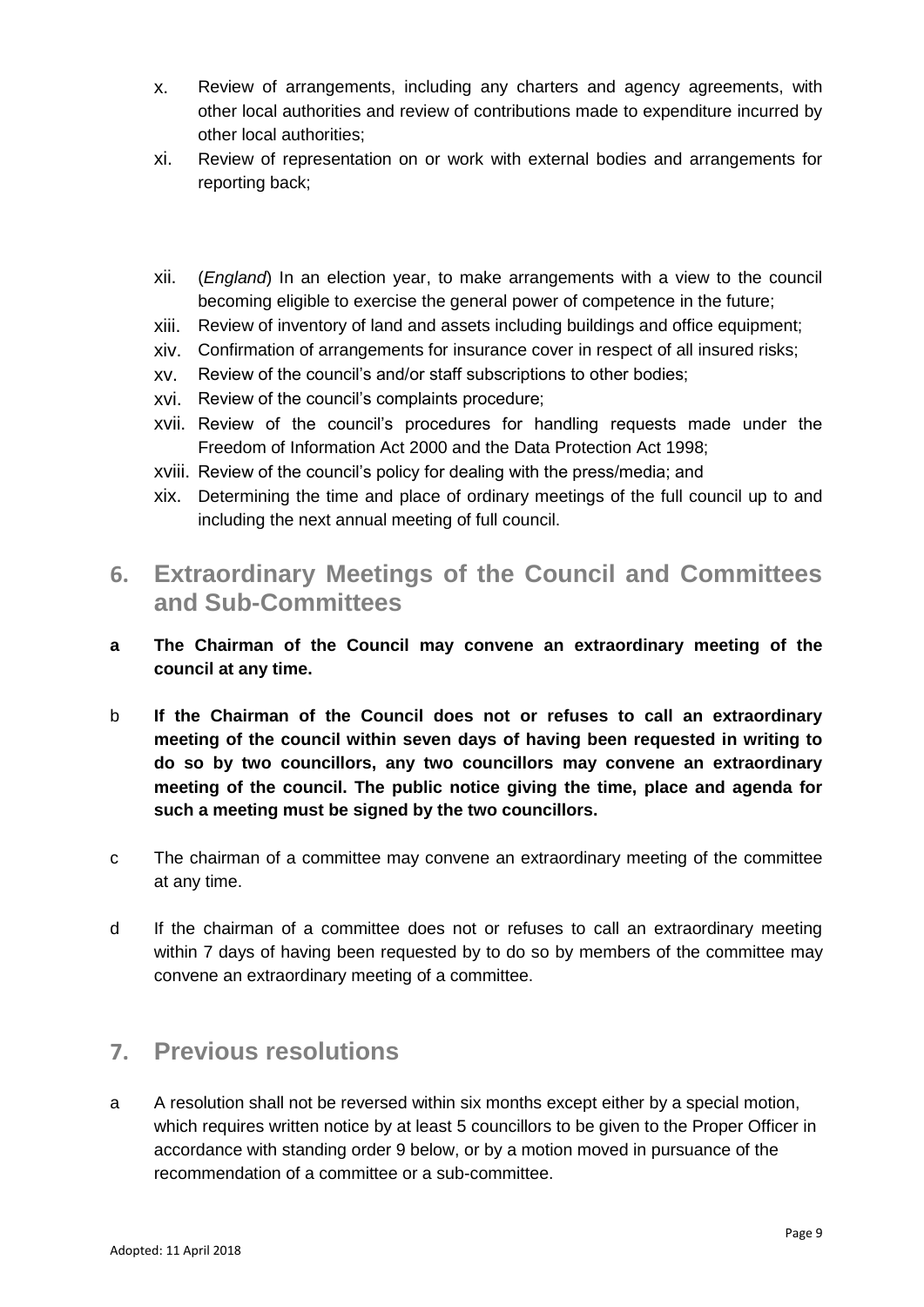b When a motion moved pursuant to standing order 7(a) above has been disposed of, no similar motion may be moved within a further six months.

# **8. Voting on Appointments**

- a Where more than two persons have been nominated for a position to be filled by the council and none of those persons has received an absolute majority of votes in their favour, the name of the person having the least number of votes shall be struck off the list and a fresh vote taken. This process shall continue until a majority of votes is given in favour of one person. A tie in votes may be settled by the casting vote exercisable by the chairman of the meeting.
- **9. Motions for a Meeting that Require Written Notice to be Given to the Proper Officer**
- a A motion shall relate to the responsibilities of the meeting which it is tabled for and in any event shall relate to the performance of the council's statutory functions, powers and obligations or an issue which specifically affects the council's area or its residents.
- b No motion may be moved at a meeting unless it is on the agenda and the mover has given written notice of its wording to the Proper Officer at least 7 clear days before the meeting. Clear days do not include the day of the notice or the day of the meeting.
- c The Proper Officer may, before including a motion on the agenda received in accordance with standing order 9(b) above, correct obvious grammatical or typographical errors in the wording of the motion.
- d If the Proper Officer considers the wording of a motion received in accordance with standing order 9(b) above is not clear in meaning, the motion shall be rejected until the mover of the motion resubmits it in writing to the Proper Officer so that it can be understood at least 3 clear days before the meeting.
- e If the wording or subject of a proposed motion is considered improper, the Proper Officer shall consult with the chairman of the forthcoming meeting or, as the case may be, the councillors who have convened the meeting, to consider whether the motion shall be included in the agenda or rejected.
- f Subject to standing order 9(e) above, the decision of the Proper Officer as to whether or not to include the motion on the agenda shall be final.
- g Motions received shall be recorded in a book for that purpose and numbered in the order that they are received.
- h Motions rejected shall be recorded in a book for that purpose with an explanation by the Proper Officer for their rejection.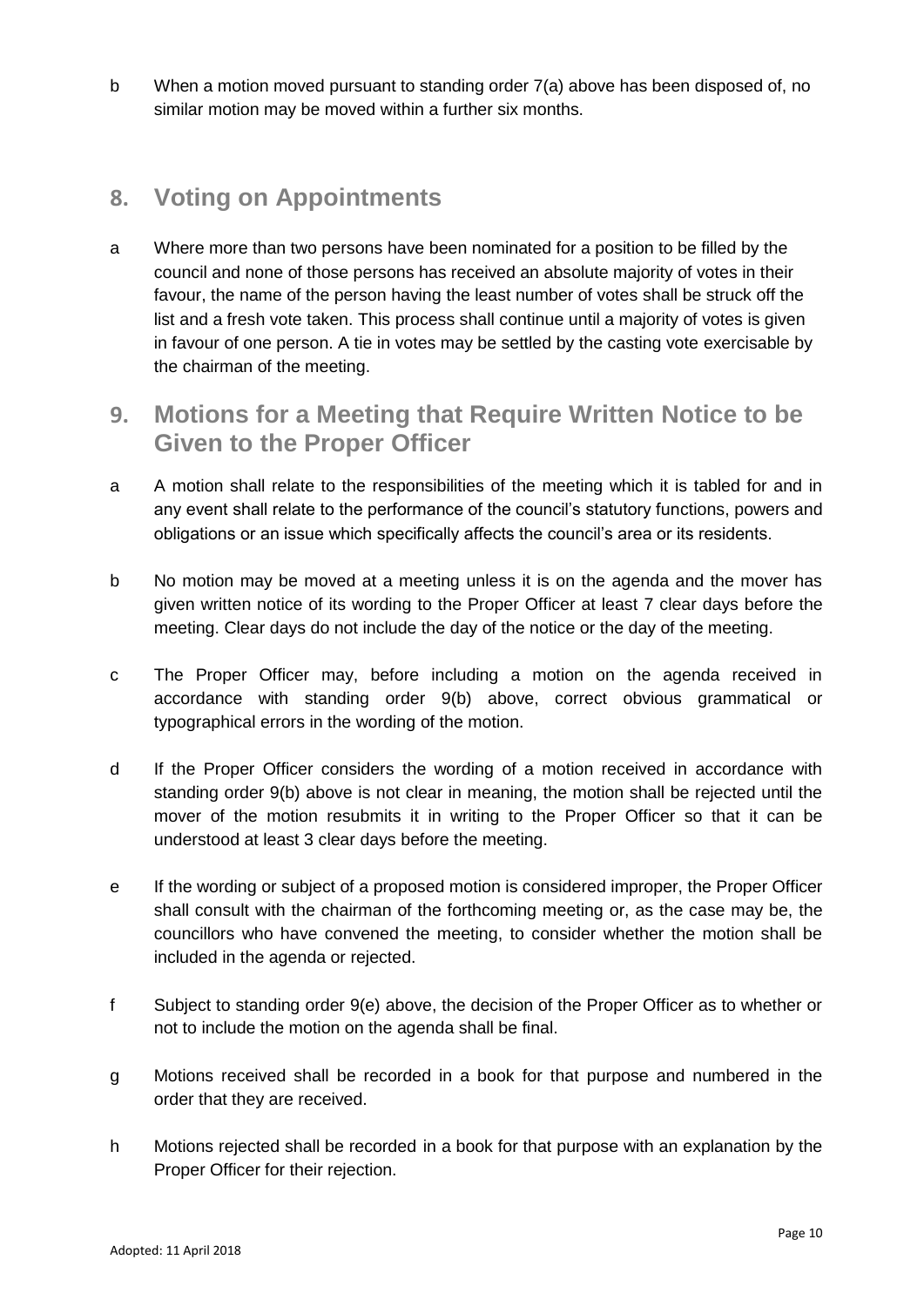# **10. Motions at a Meeting That Do Not Require Written Notice**

- a The following motions may be moved at a meeting without written notice to the Proper Officer;
	- i. to correct an inaccuracy in the draft minutes of a meeting;
	- ii. to move to a vote;
	- iii. to defer consideration of a motion;
	- iv. to refer a motion to a particular committee or sub-committee;
	- v. to appoint a person to preside at a meeting;
	- vi. to change the order of business on the agenda;
	- vii. to proceed to the next business on the agenda;
	- viii. to require a written report;
	- ix. to appoint a committee or sub-committee and their members;
	- x. to extend the time limits for speaking;
	- xi. to exclude the press and public from a meeting in respect of confidential or sensitive information which is prejudicial to the public interest;
	- xii. to not hear further from a councillor or a member of the public;
	- xiii. to exclude a councillor or member of the public for disorderly conduct;
	- xiv. to temporarily suspend the meeting;
	- xv. to suspend a particular standing order (unless it reflects mandatory statutory requirements);
	- xvi. to adjourn the meeting; or
	- xvii. to close a meeting.

# **11. Handling Confidential or Sensitive Information**

- a The agenda, papers that support the agenda and the minutes of a meeting shall not disclose or otherwise undermine confidential or sensitive information which for special reasons would not be in the public interest.
- b Councillors and staff shall not disclose confidential or sensitive information which for special reasons would not be in the public interest.

### **12. Draft Minutes**

- a If the draft minutes of a preceding meeting have been served on councillors with the agenda to attend the meeting at which they are due to be approved for accuracy, they shall be taken as read.
- b There shall be no discussion about the draft minutes of a preceding meeting except in relation to their accuracy. A motion to correct an inaccuracy in the draft minutes shall be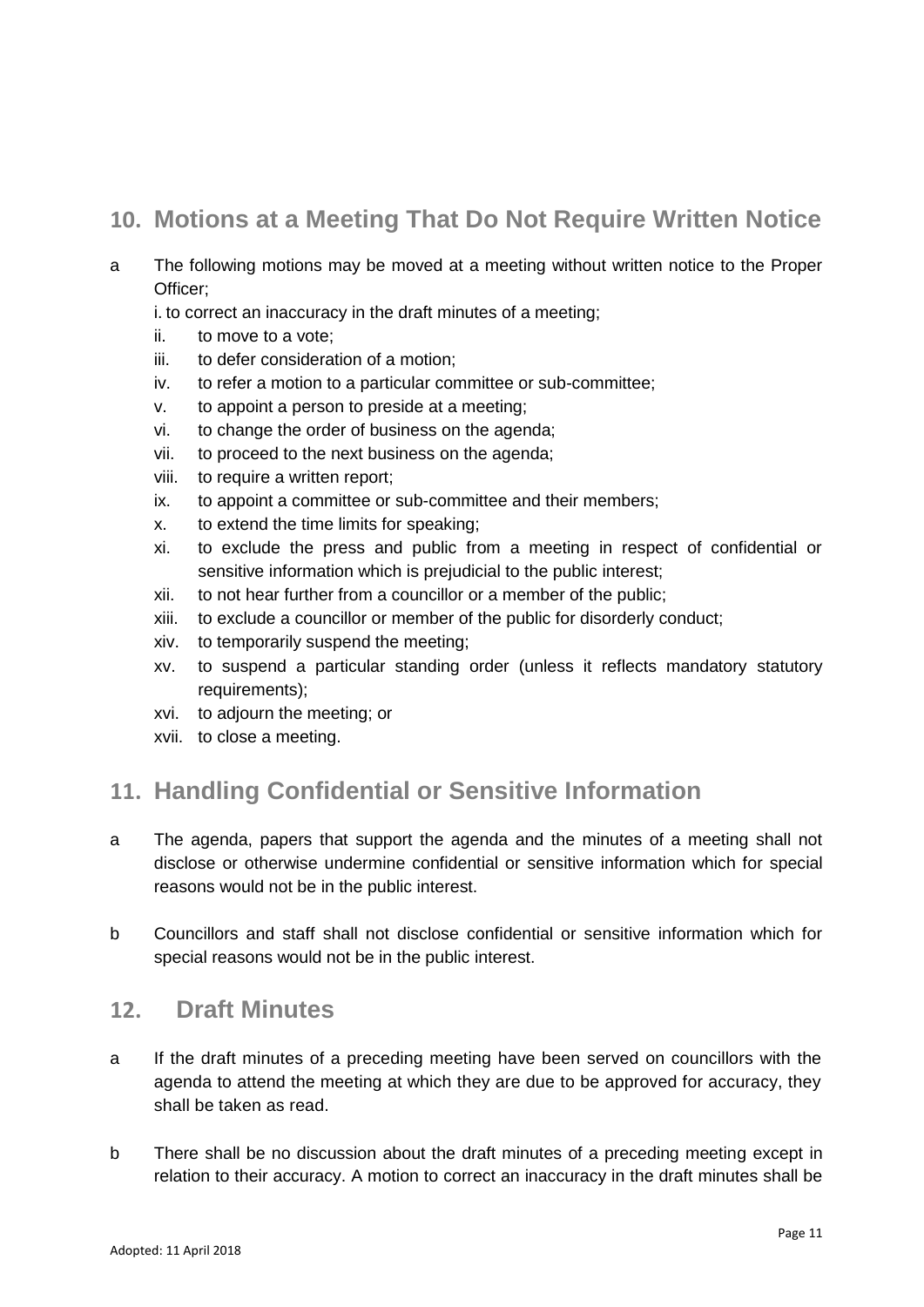moved in accordance with standing order 10(a)(i) above.

- c The accuracy of draft minutes, including any amendment(s) made to them, shall be confirmed by resolution and shall be signed by the chairman of the meeting and stand as an accurate record of the meeting to which the minutes relate.
- d If the chairman of the meeting does not consider the minutes to be an accurate record of the meeting to which they relate, he shall sign the minutes and include a paragraph in the following terms or to the same effect:

"The chairman of this meeting does not believe that the minutes of the meeting of the ( ) held on [date] in respect of ( ) were a correct record but his view was not upheld by the meeting and the minutes are confirmed as an accurate record of the proceedings."

e Upon a resolution which confirms the accuracy of the minutes of a meeting, the draft minutes or recordings of the meeting for which approved minutes exist shall be destroyed.

### **13. Code of Conduct and Dispensations**

*See also standing order 3(t) above.* 

#### **England**

- a All councillors and non-councillors with voting rights shall observe the code of conduct adopted by the council.
- b Unless he has been granted a dispensation, a councillor or non-councillor with voting rights shall withdraw from a meeting when it is considering a matter in which he has a disclosable pecuniary interest. He may return to the meeting after it has considered the matter in which he had the interest.
- c Unless he has been granted a dispensation, a councillor or non-councillor with voting rights shall withdraw from a meeting when it is considering a matter in which he has another interest if so required by the council's code of conduct. He may return to the meeting after it has considered the matter in which he had the interest.
- d **Dispensation requests shall be in writing and submitted to the Proper Officer** as soon as possible before the meeting, or failing that, at the start of the meeting for which the dispensation is required.
- e A decision as to whether to grant a dispensation shall be made by a meeting of the council, or committee or sub-committee for which the dispensation is required and that decision is final.
- f A dispensation request shall confirm: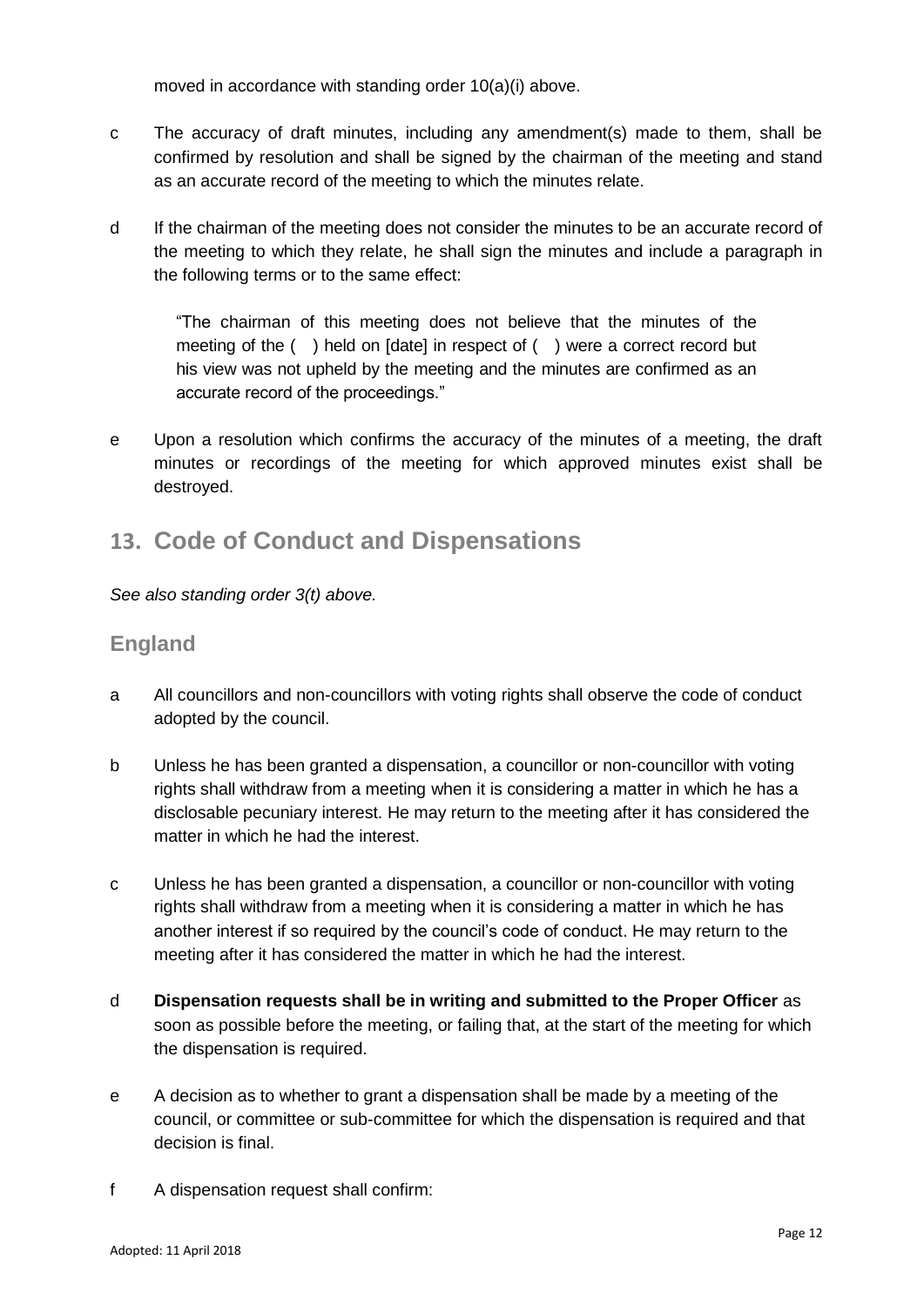- i. the description and the nature of the disclosable pecuniary interest or other interest to which the request for the dispensation relates;
- ii. whether the dispensation is required to participate at a meeting in a discussion only or a discussion and a vote;
- iii. the date of the meeting or the period (not exceeding four years) for which the dispensation is sought; and
- iv. an explanation as to why the dispensation is sought.
- g Subject to standing orders 13(d) and (f) above, dispensations requests shall be considered by the Proper Officer at the beginning of the meeting of the council, or committee or a sub-committee for which the dispensation is required.

#### **h A dispensation may be granted in accordance with standing order 13(e) above if having regard to all relevant circumstances the following applies:**

- **i.without the dispensation the number of persons prohibited from participating in the particular business would be so great a proportion of the meeting transacting the business as to impede the transaction of the business or**
- **ii. granting the dispensation is in the interests of persons living in the council's area or**
- **iii. it is otherwise appropriate to grant a dispensation.**

# **14. Code of Conduct Complaints**

- a Upon notification by the District or Unitary Council that it is dealing with a complaint that a councillor or non-councillor with voting rights has breached the council's code of conduct, the Proper Officer shall, subject to standing order 11 above, report this to the council.
- b Where the notification in standing order 14(a) above relates to a complaint made by the Proper Officer, the Proper Officer shall notify the Chairman of Council of this fact, and the Chairman shall nominate another staff member to assume the duties of the Proper Officer in relation to the complaint until it has been determined (England) and the council has agreed what action, if any, to take in accordance with standing order 14(d) below.
- c The council may:
	- i. provide information or evidence where such disclosure is necessary to progress an investigation of the complaint or is required by law;
	- ii. seek information relevant to the complaint from the person or body with statutory responsibility for investigation of the matter;
- **d** *(England)* **Upon notification by the District or Unitary Council that a councillor or non-councillor with voting rights has breached the council's code of conduct, the council shall consider what, if any, action to take against him. Such action excludes disqualification or suspension from office.**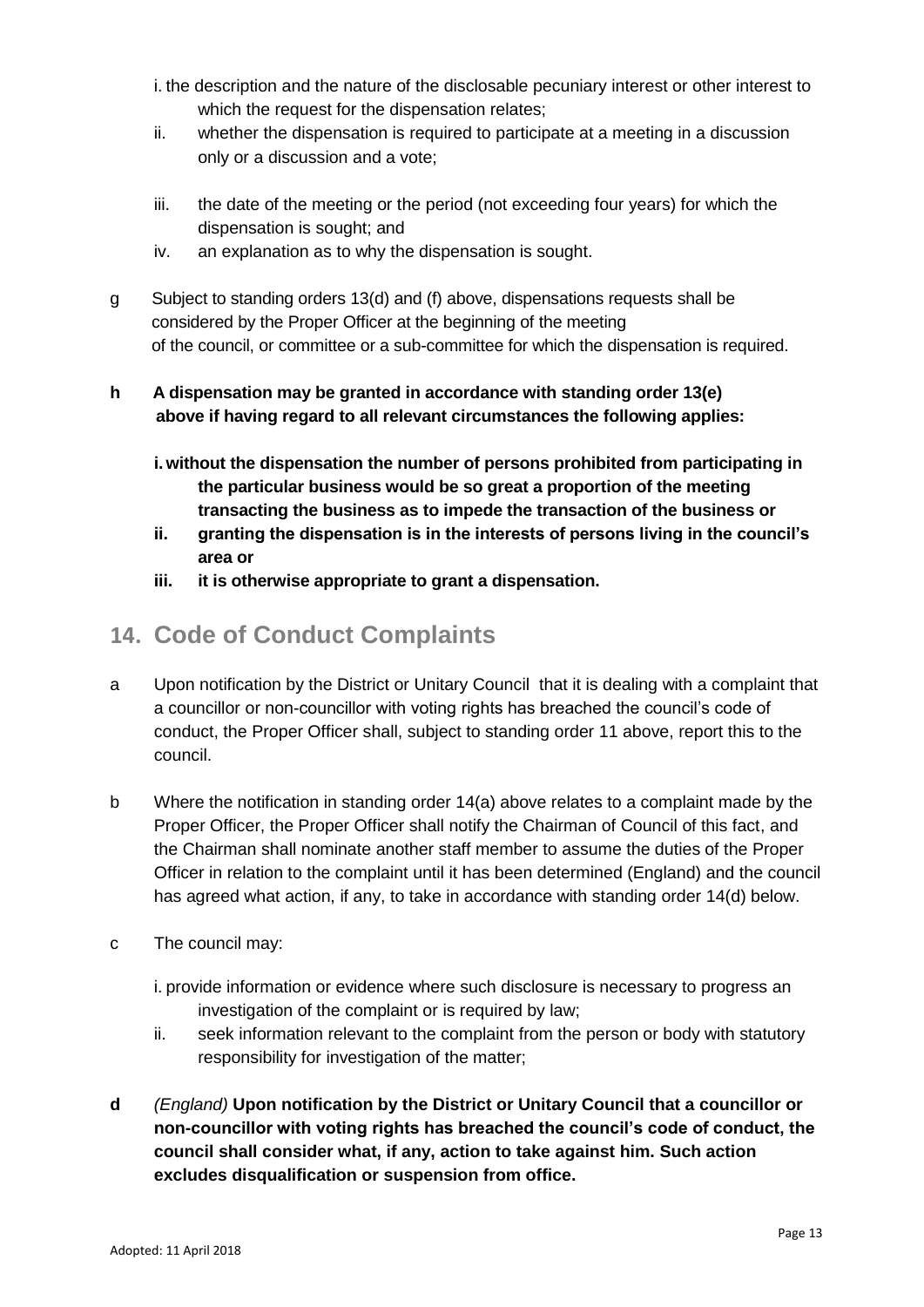## **15. Proper Officer**

- a The Proper Officer shall be either (i) the clerk or (ii) other staff member(s) nominated by the council to undertake the work of the Proper Officer when the Proper Officer is absent.
- b The Proper Officer shall:

at least three clear days before a meeting of the council, a committee and a subcommittee serve on councillors a summons, by email, confirming the time, place and the agenda provided any such email contains the electronic signature and title of the Proper Officer.

*See standing order 3(b) above for the meaning of clear days for a meeting of a full council and standing order 3 (c) above for a meeting of a committee.*

- i. **give public notice of the time, place and agenda at least three clear days before a meeting of the council or a meeting of a committee** or a subcommittee **(provided that the public notice with agenda of an extraordinary meeting of the council convened by councillors is signed by them);** *See standing order 3(b) above for the meaning of clear days for a meeting of a full council and standing order 3(c) above for a meeting of a committee.*
- ii. subject to standing order 9 above, include on the agenda all motions in the order received unless a councillor has given written notice at least 7 days before the meeting confirming his withdrawal of it;
- iii. **convene a meeting of full council for the election of a new Chairman of the Council, occasioned by a casual vacancy in his office;**
- iv. facilitate inspection of the minute book by local government electors;
- v. **receive and retain copies of byelaws made by other local authorities;**
- vi. retain acceptance of office forms from councillors;
- vii. retain a copy of every councillor's register of interests;
- viii. assist with responding to requests made under the Freedom of Information Act 2000 and the new General Data Protection Regulations in accordance with and subject to the council's policies and procedures relating to the same;
- ix. receive and send general correspondence and notices on behalf of the council except where there is a resolution to the contrary;
- x. manage the organisation, storage of, access to and destruction of information held by the council in paper and electronic form;
- xi. arrange for legal deeds to be executed; *See also standing order 22 below.*
- xii. arrange or manage the prompt authorisation, approval, and instruction regarding any payments to be made by the council in accordance with the council's financial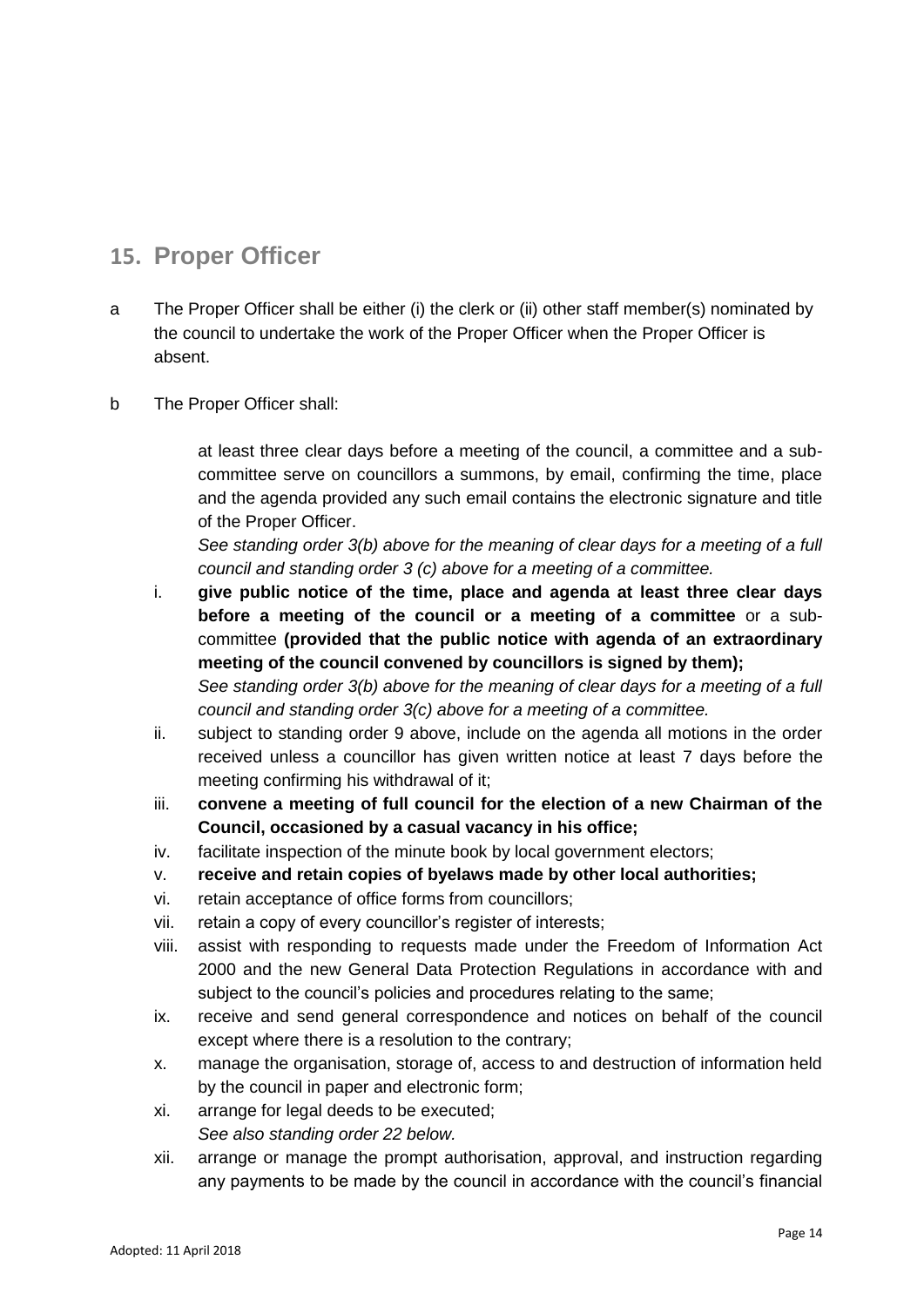regulations;

- xiii. record every planning application notified to the council and the council's response to the local planning authority in a book for such purpose;
- xiv. refer a planning application received by the council to the Chairman or in his absence the Vice-Chairman of the Council within two working days of receipt to facilitate an extraordinary meeting if the nature of a planning application requires consideration before the next ordinary meeting of the council
- xv. manage access to information about the council via the publication scheme; and
- xvi. retain custody of the seal of the council (if any) which shall not be used without a resolution to that effect.

*See also standing order 22 below.*

### **16. Responsible Financial Officer**

a The council shall appoint appropriate staff member(s) to undertake the work of the Responsible Financial Officer when the Responsible Financial Officer is absent.

### **17. Accounts and Accounting Statements**

- a "Proper practices" in standing orders refer to the most recent version of Governance and Accountability for Local Councils – a Practitioners' Guide (England).
- b All payments by the council shall be authorised, approved and paid in accordance with the law, proper practices and the council's financial regulations.
- c The Responsible Financial Officer shall supply to each councillor as soon as practicable after 30 June, 30 September and 31 December in each year a statement to summarise:
	- i. the council's receipts and payments for each quarter;
	- ii. the council's aggregate receipts and payments for the year to date;
	- iii. the balances held at the end of the quarter being reported

and which includes a comparison with the budget for the financial year and highlights any actual or potential overspends.

- d As soon as possible after the financial year end at 31 March, the Responsible Financial Officer shall provide:
	- i. each councillor with a statement summarising the council's receipts and payments for the last quarter and the year to date for information; and
	- ii. to the full council the accounting statements for the year in the form of Section 1 of the annual return, as required by proper practices, for consideration and approval.
- e The year end accounting statements shall be prepared in accordance with proper practices and applying the form of accounts determined by the council (receipts and payments, or income and expenditure) for a year to 31 March. A completed draft annual return shall be presented to each councillor before the end of the following month of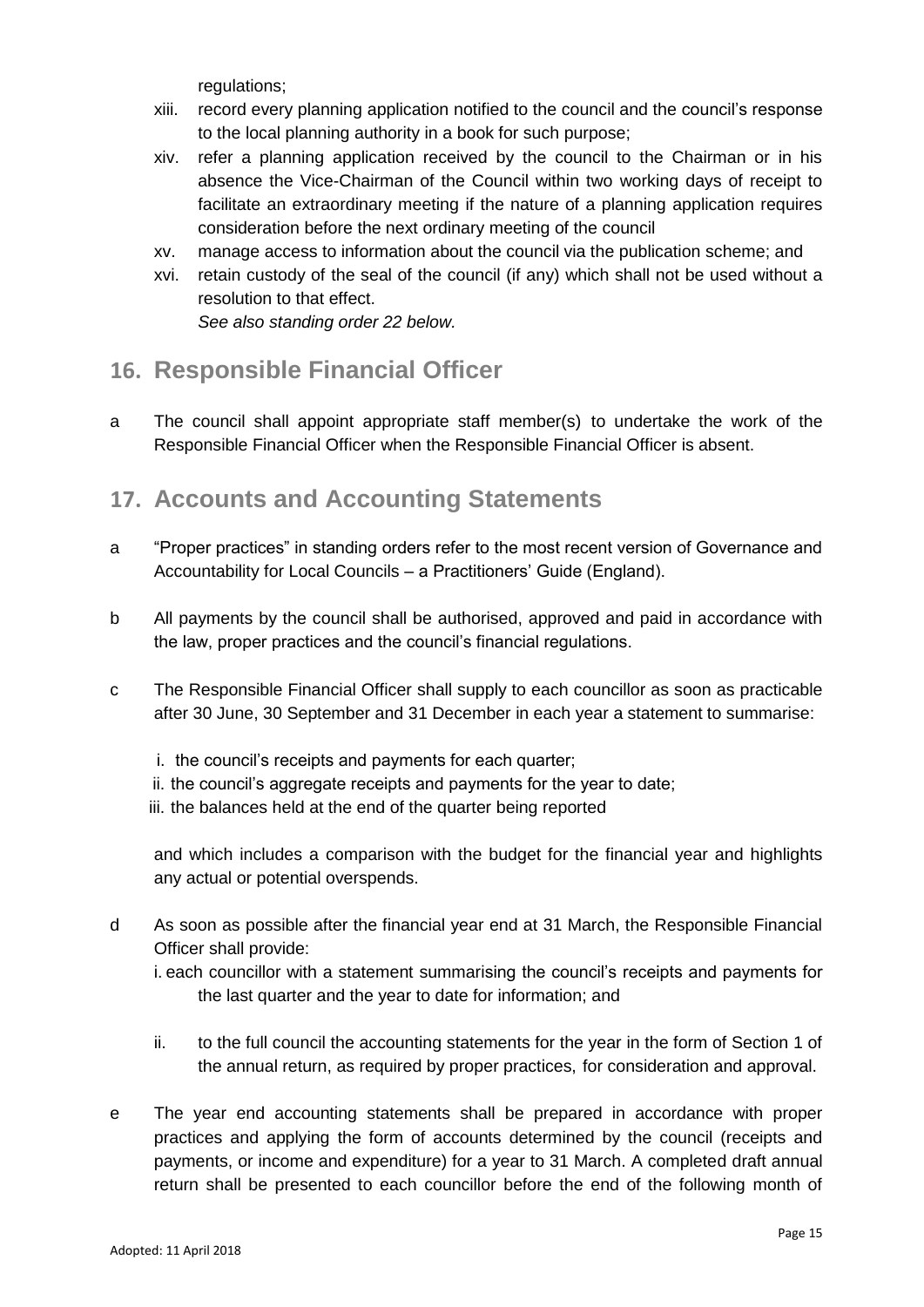May. The annual return of the council, which is subject to external audit, including the annual governance statement, shall be presented to council for consideration and formal approval before 30 June.

# **18. Financial Controls and Procurement**

- a The council shall consider and approve financial regulations drawn up by the Responsible Financial Officer, which shall include detailed arrangements in respect of the following:
	- i. the keeping of accounting records and systems of internal controls;
	- ii. the assessment and management of financial risks faced by the council;
	- iii. the work of the independent internal auditor in accordance with proper practices and the receipt of regular reports from the internal auditor, which shall be required at least annually;
	- iv. the inspection and copying by councillors and local electors of the council's accounts and/or orders of payments; and
	- v. procurement policies (subject to standing order 18(c) below) including the setting of values for different procedures where a contract has an estimated value of less than £60,000.
- b Financial regulations shall be reviewed regularly and at least annually for fitness of purpose.
- c **Financial regulations shall confirm that a proposed contract for the supply of goods, materials, services and the execution of works with an estimated value in excess of £60,000 shall be procured on the basis of a formal tender as summarised in standing order 18(d) below.**
- d Subject to additional requirements in the financial regulations of the council, the tender process for contracts for the supply of goods, materials, services or the execution of works shall include, as a minimum, the following steps:
	- i. a specification for the goods, materials, services or the execution of works shall be drawn up;
	- ii. an invitation to tender shall be drawn up to confirm (i) the council's specification (ii) the time, date and address for the submission of tenders (iii) the date of the council's written response to the tender and (iv) the prohibition on prospective contractors contacting councillors or staff to encourage or support their tender outside the prescribed process;
	- iii. the invitation to tender shall be advertised in a local newspaper and in any other manner that is appropriate;
	- iv. tenders are to be submitted in writing in a sealed marked envelope addressed to the Proper Officer;
	- v. tenders shall be opened by the Proper Officer in the presence of at least one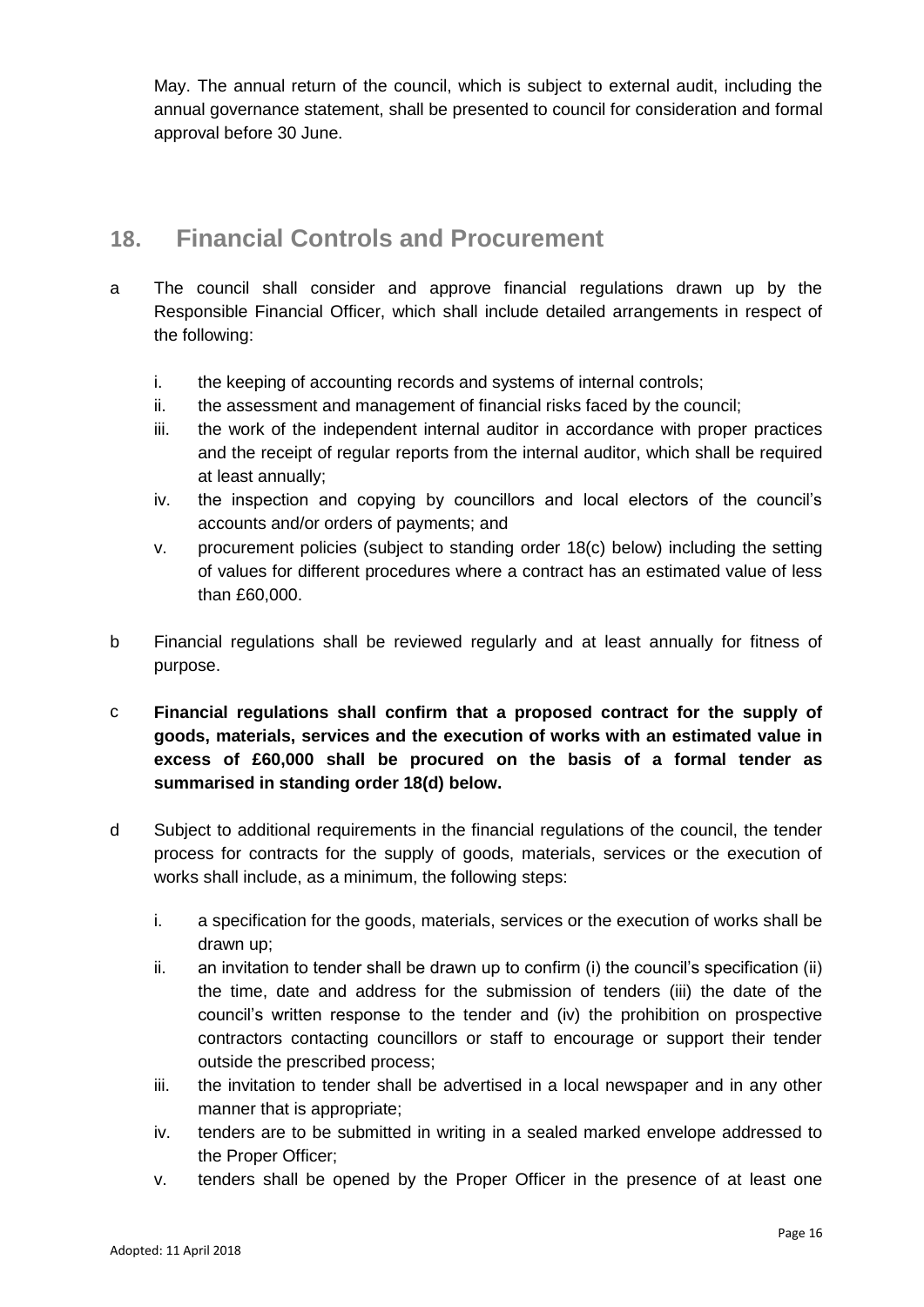councillor after the deadline for submission of tenders has passed;

- vi. tenders are to be reported to and considered by the appropriate meeting of the council or a committee or sub-committee with delegated responsibility.
- e Neither the council, nor a committee or a sub-committee with delegated responsibility for considering tenders, is bound to accept the lowest value tender.
- f **Where the value of a contract is likely to exceed £138,893 (or other threshold specified by the Office of Government Commerce from time to time) the council must consider whether the Public Contracts Regulations 2006 (SI No. 5, as amended) and the Utilities Contracts Regulations 2006 (SI No. 6, as amended) apply to the contract and, if either of those Regulations apply, the council must comply with EU procurement rules.**

### **19. Handling Staff Matters**

- a A matter personal to a member of staff that is being considered by a meeting of council is subject to standing order 11 above.
- b The chairman of the personnel committee or in his absence, the vice-chairman shall upon a resolution conduct a review of the performance and annual appraisal of the work of council's employees. The reviews and appraisal shall be reported in writing and is subject to approval by resolution by the Full Council.
- c Subject to the council's policy regarding the handling of grievance matters, the Clerk shall contact the chairman of the council or in his absence, the vice-chairman of the council in respect of an informal or formal grievance matter, and this matter shall be reported back and progressed by resolution of the personnel committee
	- d Subject to the council's policy regarding the handling of grievance matters, if an informal or formal grievance matter raised by an employee of the council relates to the chairman or vice-chairman of the council this shall be communicated to another member of the council which shall be reported back and progressed by resolution of the personnel committee.
	- e Any persons responsible for all or part of the management of staff shall treat the written records of all meetings relating to their performance, capabilities, grievance or disciplinary matters as confidential and secure.
	- f The council shall keep all written records relating to employees secure. All paper records shall be secured and locked and electronic records shall be password protected and encrypted.
	- g Only persons with line management responsibilities shall have access to staff records referred to in standing orders 19(f) and (g) above if so justified.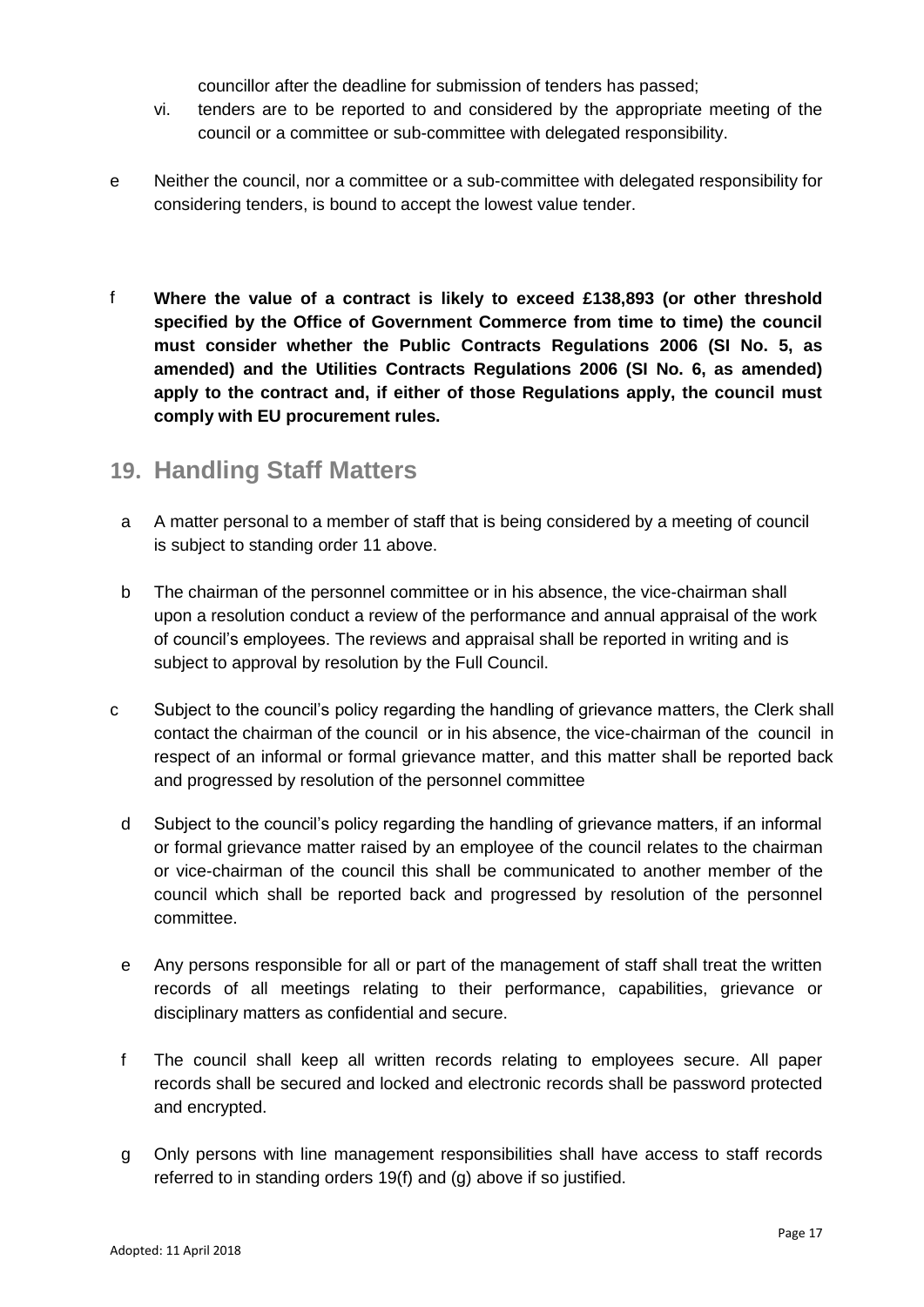h Access and means of access by keys and/or computer passwords to records of employment referred to in standing orders 19(f) and (g) above shall be provided only to the clerk and/or the Chairman of the Council

### **20. Requests for Information**

- a Requests for information held by the council shall be handled in accordance with the council's policy in respect of handling requests under the Freedom of Information Act 2000 and the new General Data Protection Regulations.
- b Correspondence from, and notices served by, the Information Commissioner shall be referred by the Proper Officer to the chairman of the committee. The said committee shall have the power to do anything to facilitate compliance with the Freedom of Information Act 2000.

### **21. Relations with the Press / Media**

a Requests from the press or other media for an oral or written comment or statement from the Council, its councillors or staff shall be handled in accordance with the Council's policy in respect of dealing with the press and/or other media.

# **22. Execution and Sealing of Legal Deeds**

*See also standing orders 15(b)(xii) and (xvii) above.*

- a A legal deed shall not be executed on behalf of the council unless authorised by a resolution.
	- b **Subject to standing order 22(a) above, any two councillors may sign, on behalf of the council, any deed required by law and the Proper Officer shall witness their signatures.**

*The above is applicable to a council without a common seal.*

# **23. Restrictions on Councillor Activities**

- a Unless authorised by a resolution, no councillor shall: i. inspect any land and/or premises which the council has a right or duty to inspect; or
	- ii. issue orders, instructions or directions.